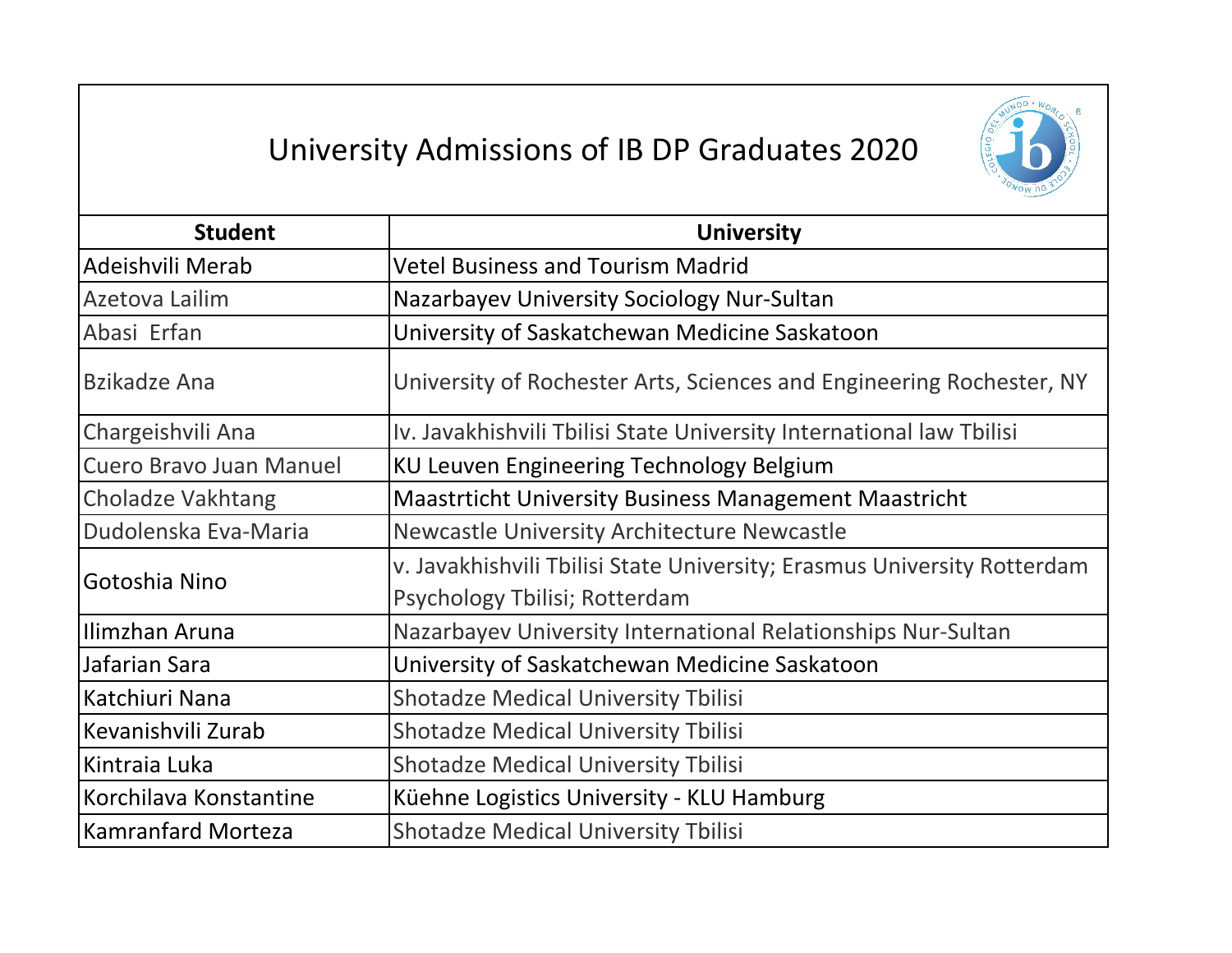| Kublashvili Nutsa      | Erasmus University Rotterdam Psychology Rotterdam                  |
|------------------------|--------------------------------------------------------------------|
| Kordzadze Nika         | <b>Maastricht University Law Maastricht</b>                        |
| Loria Liza             | IE University Business Administration Madrid                       |
| Matinpour Abed         | University of Toronto Computer Science Toronto                     |
| Mikiashvili Mariam     | Leiden University International Studies Leiden                     |
| <b>Shvelidze Diana</b> | Queen Mary University International Business Administration London |
| Svanidze Mariam        | <b>Erasmus University Rotterdam</b>                                |
| Tudose Mihai-Daniel    | University of Glasgow Computer science Glasgow                     |
| <b>Tsulaia Ana</b>     | <b>Boston University Medicine Boston</b>                           |
| Tsurtsumia Nanuka      | <b>NY Bard college Economics NY</b>                                |